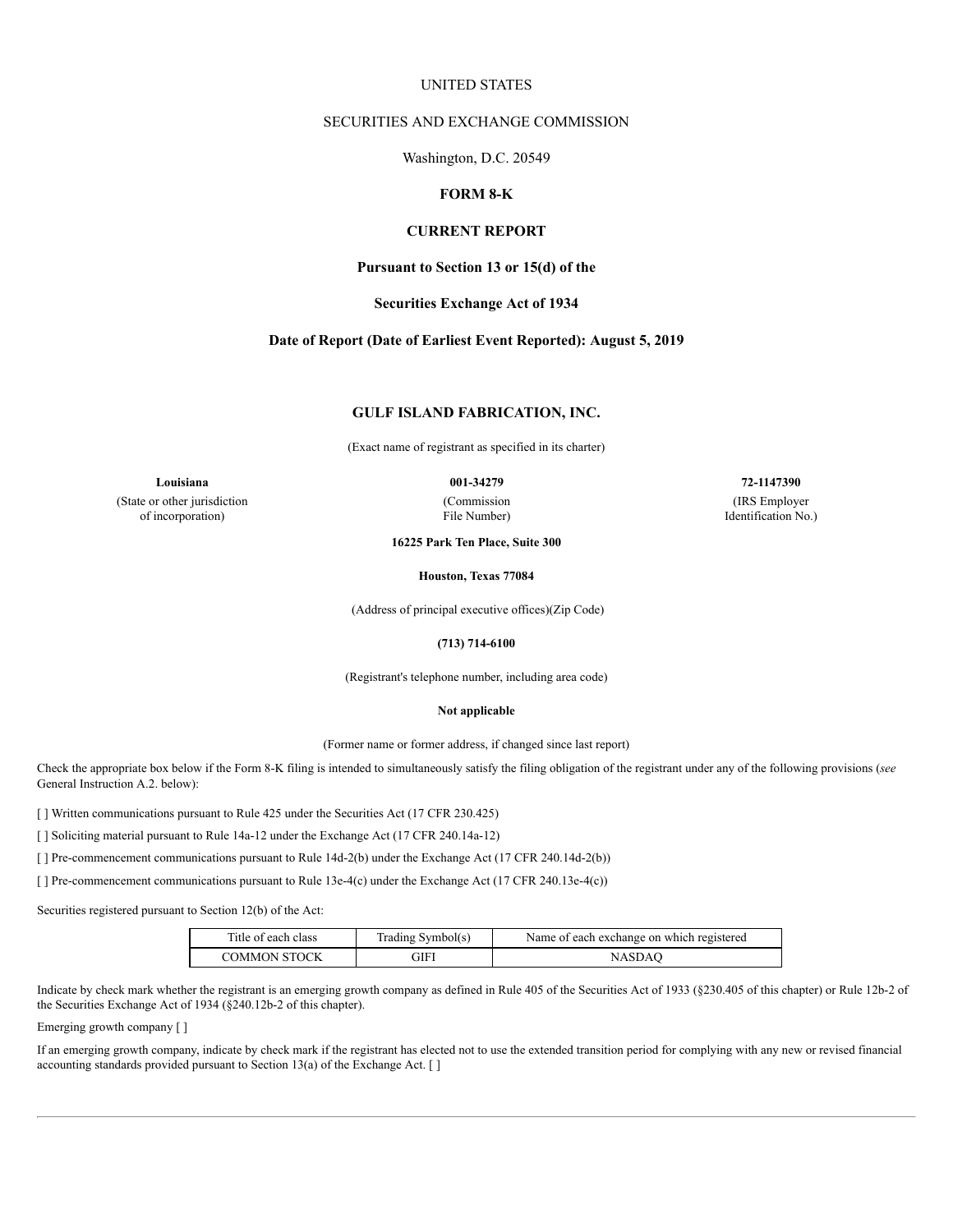### **Item 2.02 Results of Operations and Financial Condition**

On August 5, 2019, Gulf Island Fabrication, Inc. issued a press release (the "Press Release") announcing its second quarter 2019 results. A copy of the Press Release is attached as Exhibit 99.1.

Neither the information reported herein nor in the Press Release shall be deemed "filed" for purposes of Section 18 of the Exchange Act or otherwise subject to the liabilities of that section unless the Company specifically states that the information is to be considered "filed" under the Exchange Act or incorporates it by reference into a filing under the Securities Act or the Exchange Act.

### **Item 9.01 Financial Statements and Exhibits.**

(d) Exhibit

The following exhibit is filed herewith:

Exhibit No. Description 99.1 Press [Release](https://s3.amazonaws.com/content.stockpr.com/sec/0001031623-19-000046/q22019pressrelease.htm) dated August 5, 2019

# **SIGNATURES**

Pursuant to the requirements of the Securities Exchange Act of 1934, the registrant has duly caused this report to be signed on its behalf by the undersigned hereunto duly authorized.

## **GULF ISLAND FABRICATION, INC.**

By: /s/ Westley S. Stockton

Westley S. Stockton Executive Vice President, Chief Financial Officer, Secretary and Treasurer (Principal Financial Officer)

Dated: August 5, 2019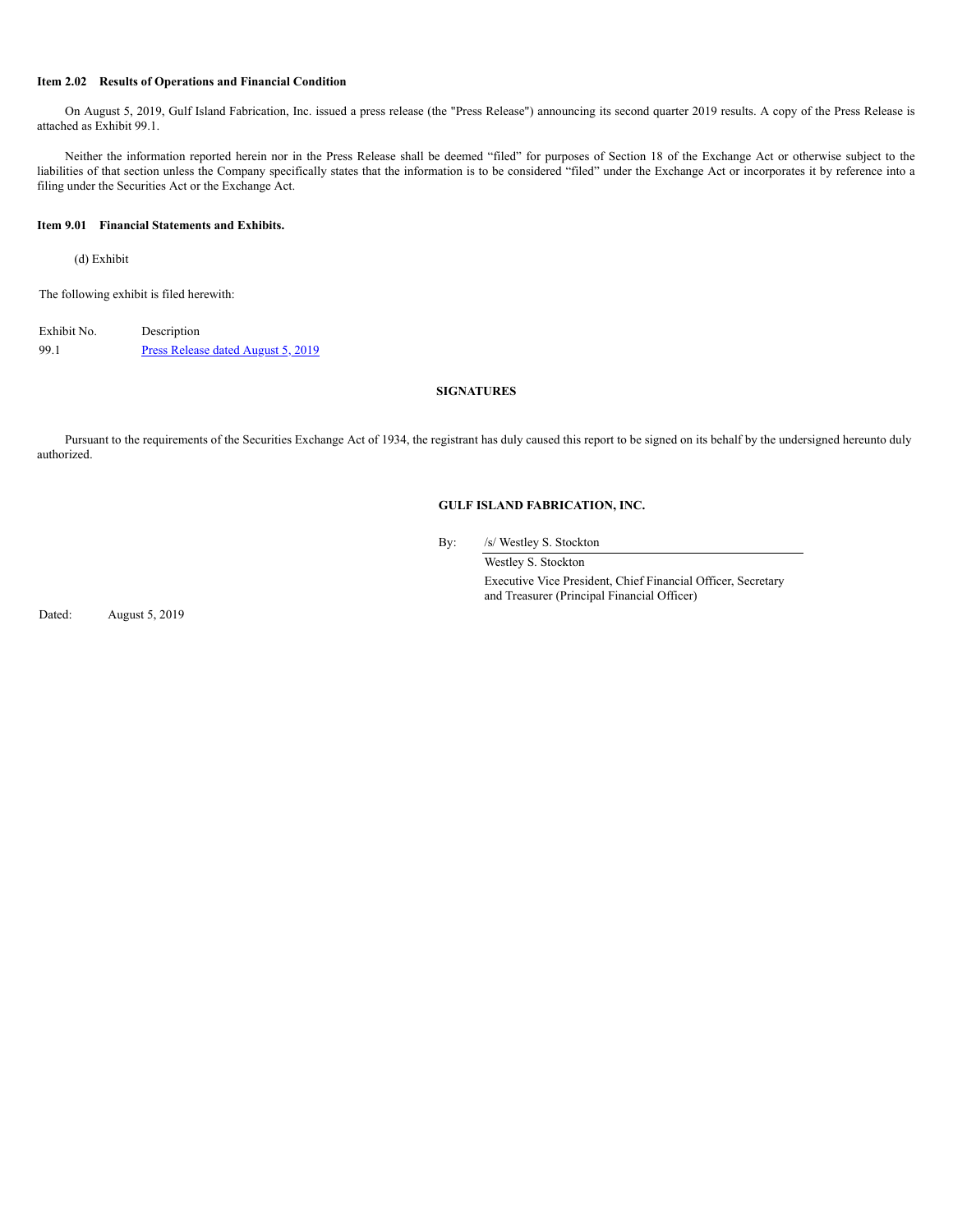## **GULF ISLAND REPORTS SECOND QUARTER 2019 RESULTS**

Houston, TX - Gulf Island Fabrication, Inc. ("Gulf Island" or the "Company") (NASDAQ: GIFI) today reported a net loss of \$5.2 million (\$0.34 per share) on revenue of \$80.5 million for the second quarter 2019, compared to a net loss of \$3.0 million (\$0.20 per share) on revenue of \$67.6 million for the first quarter 2019 and net income of \$0.5 million (\$0.04 per share) on revenue of \$54.0 million for the second quarter 2018. At June 30, 2019, the Company's cash and short-term investments totaled \$76.0 million and backlog totaled \$476.4 million.

"Results for the second quarter 2019 reflect revenue growth on a sequential and year over year basis, continued improvement in the utilization of our facilities, and positive operating cash flow," said Kirk Meche, Gulf Island's President and Chief Executive Officer. "We also significantly added to our backlog with the execution of contract options by Oregon State University and the U.S. Navy, providing our highest quarter-end backlog since 2012. In spite of these accomplishments, we unfortunately experienced charges on two of our Shipyard projects, which negatively impacted our quarterly results. Although I'm disappointed in these project impacts, we completed the third and fourth harbor tug vessels in the quarter, continued to make progress on our remaining Shipyard projects, and commenced construction activities on the ferries being constructed by our Fabrication Division."

### **Backlog**

The Company's backlog at June 30, 2019 of \$476.4 million represents an increase of \$141.7 million from March 31, 2019, and an increase of \$120.0 million from December 31, 2018. Backlog by operating segment was \$410.1 million for the Shipyard Division, \$53.5 million for the Fabrication Division, and \$12.8 million for the Services Division. Backlog for the Shipyard Division excludes customer options on contracts of approximately \$333.0 million, which include deliveries through 2025 should all options be exercised. See *"Non-GAAP Measures"* below for the Company's definition of Backlog.

### **Cash and Liquidity**

The Company's cash and short-term investments at June 30, 2019 of \$76.0 million represents an increase of \$5.7 million from March 31, 2019, and a decrease of \$3.2 million from December 31, 2018. The Company ended the quarter with no debt and total working capital of \$99.1 million, which includes \$18.7 million of assets held for sale. On May 1, 2019, the Company amended its \$40.0 million credit facility ("Credit Agreement") to extend its maturity to June 2021. At June 30, 2019, the Company's total available liquidity was as follows *(in thousands)*:

| <b>Available Liquidity</b>                              |     | Total     |
|---------------------------------------------------------|-----|-----------|
| Cash and cash equivalents                               | S   | 30,192    |
| Short-term investments                                  |     | 45,791    |
| Total cash, cash equivalents and short-term investments |     | 75,983    |
| Credit Agreement total capacity                         |     | 40,000    |
| Outstanding letters of credit                           |     | (10, 737) |
| Availability under Credit Agreement                     |     | 29,263    |
| Total available liquidity                               | \$. | 105,246   |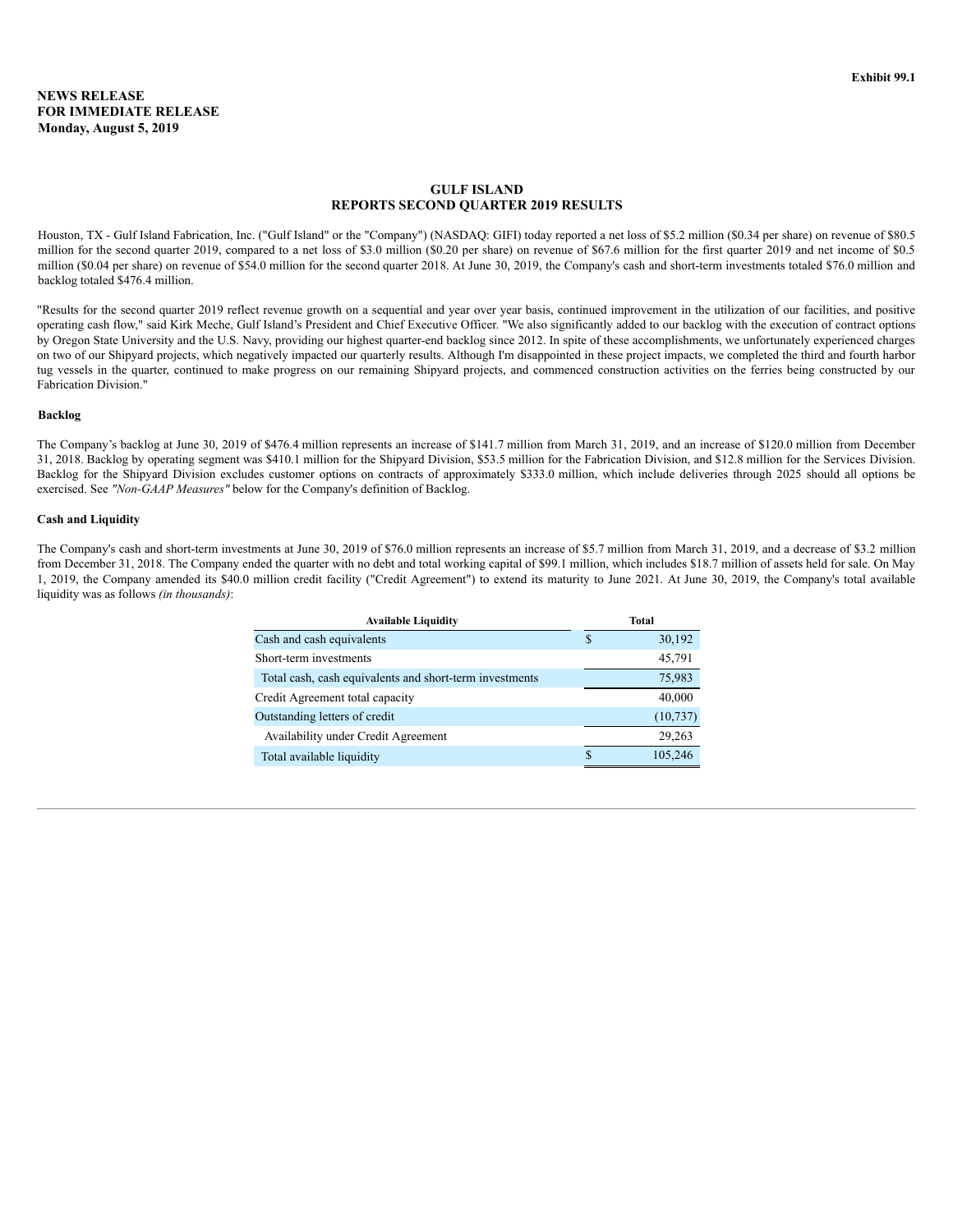### **Results of Operations (1)** (in thousands, except per share data)

|                                                                    | <b>Three Months Ended</b> |                 |               |           |               |                 | <b>Six Months Ended</b> |                 |               |                 |  |
|--------------------------------------------------------------------|---------------------------|-----------------|---------------|-----------|---------------|-----------------|-------------------------|-----------------|---------------|-----------------|--|
|                                                                    |                           | <b>June 30,</b> |               | March 31, |               | <b>June 30,</b> |                         | <b>June 30,</b> |               | <b>June 30,</b> |  |
|                                                                    |                           | 2019            |               | 2019      |               | 2018            |                         | 2019            |               | 2018            |  |
| Revenue                                                            | \$.                       | 80,456          | $\mathbb{S}$  | 67,605    | <sup>\$</sup> | 54,014          | $\mathbb{S}$            | 148,061         | $\mathbf{s}$  | 111,304         |  |
| Cost of revenue                                                    |                           | 82,054          |               | 67,052    |               | 54,713          |                         | 149,106         |               | 111,324         |  |
| Gross profit (loss)                                                |                           | (1, 598)        |               | 553       |               | (699)           |                         | (1,045)         |               | (20)            |  |
| General and administrative expense                                 |                           | 3,987           |               | 3,834     |               | 5,092           |                         | 7,821           |               | 9,801           |  |
| Asset impairments and (gain) loss on assets held for sale,         |                           |                 |               |           |               |                 |                         |                 |               |                 |  |
| net                                                                |                           |                 |               | (70)      |               | (6, 579)        |                         | (70)            |               | (5,829)         |  |
| Other (income) expense, net                                        |                           | (201)           |               | 71        |               | 64              |                         | (130)           |               | 375             |  |
| Operating income (loss) $(2)$                                      |                           | (5,384)         |               | (3,282)   |               | 724             |                         | (8,666)         |               | (4,367)         |  |
| Interest income (expense), net                                     |                           | 126             |               | 262       |               | (92)            |                         | 388             |               | (238)           |  |
| Net income (loss) before income taxes                              |                           | (5,258)         |               | (3,020)   |               | 632             |                         | (8,278)         |               | (4,605)         |  |
| Income tax (expense) benefit                                       |                           | 10              |               | (22)      |               | (83)            |                         | (12)            |               | (142)           |  |
| Net income (loss)                                                  |                           | (5,248)         | <sup>\$</sup> | (3,042)   | $\mathbf S$   | 549             | \$                      | (8,290)         | <sup>\$</sup> | (4,747)         |  |
| Per share data:                                                    |                           |                 |               |           |               |                 |                         |                 |               |                 |  |
| Basic and diluted income (loss) per share - common<br>shareholders | \$                        | (0.34)          | <sup>\$</sup> | (0.20)    | \$            | 0.04            | \$                      | (0.55)          | <sup>3</sup>  | (0.32)          |  |

 $\mathcal{L}_\text{max}$ (1) See *"Results of Operations by Segment"* below for results by division and discussion of the Company's realigned segments.

(2) Operating loss for the three and six months ended June 30, 2019 includes project charges of \$2.3 and \$2.0 million, respectively, associated with the harbor tug projects and a separate Shipyard project. Operating loss for the three months ended June 30, 2019, March 31, 2019 and June 30, 2018, and six months ended June 30, 2019 and 2018, includes legal fees and other costs of \$1.0 million, \$0.3 million, \$1.1 million, \$1.3 million, and \$1.3 million, respectively, associated with two customer disputes.

# **EBITDA(1)** (in thousands)

|                                      |                 |     | <b>Three Months Ended</b> |     |                 | <b>Six Months Ended</b> |   |                 |
|--------------------------------------|-----------------|-----|---------------------------|-----|-----------------|-------------------------|---|-----------------|
|                                      | <b>June 30,</b> |     | March 31,                 |     | <b>June 30,</b> | <b>June 30,</b>         |   | <b>June 30,</b> |
|                                      | 2019            |     | 2019                      |     | 2018            | 2019                    |   | 2018            |
| Net income (loss)                    | (5,248)         | - S | (3,042)                   | S   | 549             | (8,290)                 | S | (4,747)         |
| Less: Income tax (expense) benefit   | 10              |     | (22)                      |     | (83)            | (12)                    |   | (142)           |
| Less: Interest income (expense), net | 126             |     | 262                       |     | (92)            | 388                     |   | (238)           |
| Operating income (loss)              | (5,384)         |     | (3,282)                   |     | 724             | (8,666)                 |   | (4,367)         |
| Add: Depreciation and amortization   | 2,422           |     | 2,552                     |     | 2,593           | 4,974                   |   | 5,308           |
| <b>EBITDA</b>                        | (2,962)         |     | (730)                     | - D | 3,317           | (3,692)                 |   | 941             |

 $\mathcal{L}_\text{max}$ (1) EBITDA is a non-GAAP measure. See *"Non-GAAP Measures"* below for the Company's definition of EBITDA.

### **Condensed Cash Flow Information** (in thousands)

|                                                     |                 | <b>Three Months Ended</b> |           | <b>Six Months Ended</b> |  |                 |  |                 |
|-----------------------------------------------------|-----------------|---------------------------|-----------|-------------------------|--|-----------------|--|-----------------|
|                                                     | <b>June 30,</b> |                           | March 31. | <b>June 30,</b>         |  | <b>June 30,</b> |  | <b>June 30,</b> |
|                                                     | 2019            |                           | 2019      | 2018                    |  | 2019            |  | 2018            |
| Net cash provided by (used in) operating activities | 5,593           |                           | (8, 477)  | (12, 331)               |  | (2,884)         |  | (26, 427)       |
| Net cash provided by (used in) investing activities | (25,260)        |                           | (11, 367) | 47,843                  |  | (36,627)        |  | 50,246          |
| Net cash used in financing activities               | (39)            |                           | (715)     | (10,000)                |  | (754)           |  | (798)           |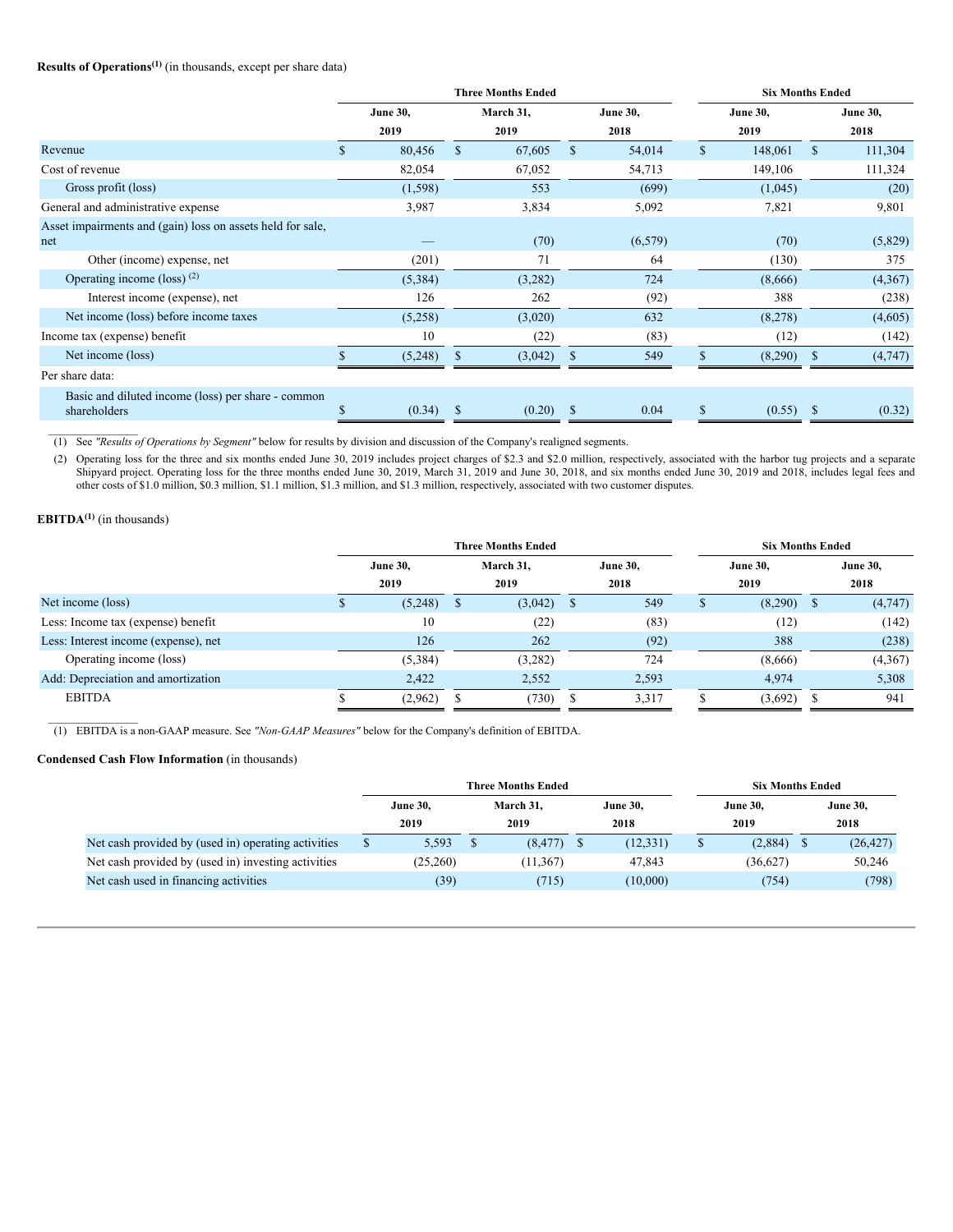## **Condensed Balance Sheet Information** (in thousands)

|                                    | <b>June 30,</b> |   | March 31, | December 31, |
|------------------------------------|-----------------|---|-----------|--------------|
|                                    | 2019            |   | 2019      | 2018         |
| Cash and cash equivalents          | 30,192          | S | 49,898    | \$<br>70,457 |
| Short-term investments             | 45,791          |   | 20,341    | 8,720        |
| Total current assets               | 177,927         |   | 157,366   | 159,955      |
| Property, plant and equipment, net | 75,862          |   | 77,660    | 79,930       |
| Total assets                       | 277,591         |   | 258,715   | 258,290      |
| Total current liabilities          | 78,780          |   | 55,350    | 56,101       |
| Total shareholders' equity         | 193,442         |   | 197.904   | 201,100      |

#### **Quarterly Conference Call**

Gulf Island will hold a conference call on Tuesday, August 6, 2019 at 9:00 a.m. Central Time (10:00 a.m. Eastern Time) to discuss the Company's financial results. The call will be available by webcast and can be accessed on Gulf Island's website at www.gulfisland.com. Participants may also join the call by dialing 1.800.353.6461 and requesting the "Gulf Island" conference call. A replay of the webcast will be available on the Company's website for seven days after the call.

## **About Gulf Island**

Gulf Island is a leading fabricator of complex steel structures, modules and marine vessels used in energy extraction and production, petrochemical and industrial facilities, power generation, alternative energy and shipping and marine transportation operations. The Company also provides project management, installation, hookup, commissioning, repair, maintenance and civil construction services. The Company operates and manages its business through three operating divisions: Fabrication, Shipyard and Services, with its corporate headquarters located in Houston, Texas and operating facilities located in Houma, Jennings and Lake Charles, Louisiana.

#### **Non-GAAP Measures**

This Release includes certain non-GAAP measures, including earnings before interest, taxes, depreciation and amortization ("EBITDA") and Backlog. The Company believes EBITDA is a useful supplemental measure as it reflects the Company's operating results excluding the non-cash impacts of depreciation and amortization. Reconciliations of EBITDA to the most comparable GAAP measure are presented under *"EBITDA"* above and *"Results of Operations by Segment"* below. The Company believes Backlog is a useful supplemental measure as it represents work that the Company is contractually obligated to perform under its current contracts. Backlog represents the unearned value of new project awards and may differ from the value of remaining performance obligations for contracts as determined under GAAP. Backlog at June 30, 2019 of \$476.4 million includes the Company's performance obligations of \$454.5 million, plus \$21.9 million of backlog subject to a contract termination dispute with a customer to build two multipurpose service vessels that does not meet the criteria to be reported as remaining performance obligations under GAAP.

Non-GAAP measures are not intended to be replacements or alternatives to the GAAP measures, and investors are urged to consider these non-GAAP measures in addition to, and not in substitution for, measures prepared in accordance with GAAP. The Company may present or calculate non-GAAP measures differently from other companies.

#### **Company information**

Kirk J. Meche<br>
Chief Executive Officer<br>
Chief Financial Officer<br>
Chief Financial Officer Chief Executive Officer 713.714.6100 713.714.6100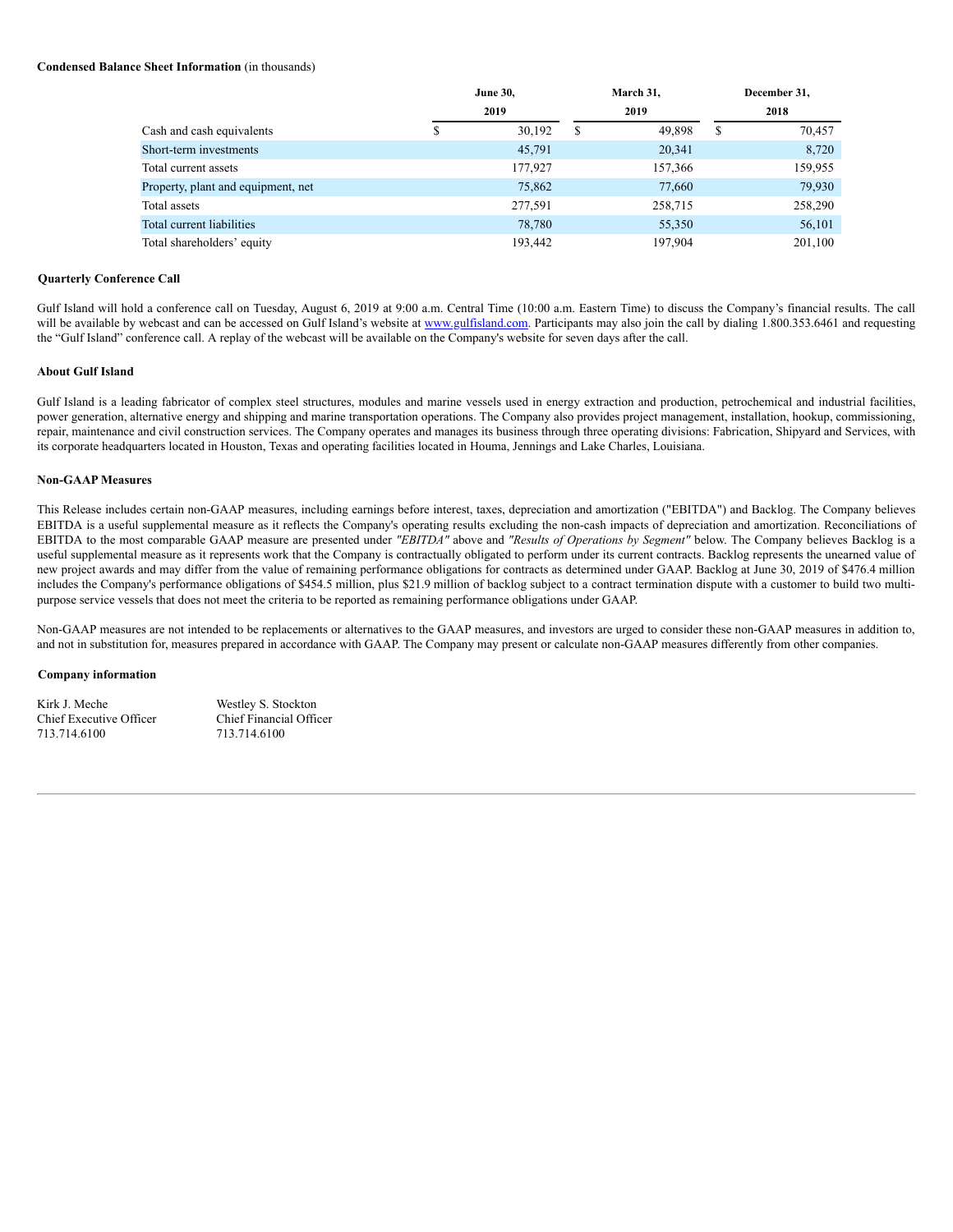### *Cautionary Statement*

This Release contains forward-looking statements in which we discuss our potential future performance. Forward-looking statements, within the meaning of the safe harbor provisions of the U.S. Private Securities Litigation Reform Act of 1995, are all statements other than statements of historical facts, such as projections or expectations relating to oil and gas prices, operating cash flows, capital expenditures, liquidity and tax rates. The words "anticipates," "may," "can," "plans," "believes," "estimates," "expects," "projects," "targets," "intends," "likely," "will," "should," "to be," "potential" and any similar expressions are intended to identify those assertions as forward-looking *statements.*

We caution readers that forward-looking statements are not guarantees of future performance and actual results may differ materially from those anticipated, projected or assumed in the forward-looking statements. Important factors that can cause our actual results to differ materially from those anticipated in the forward-looking statements include the cyclical nature of the oil and gas industry, competition, consolidation of our customers, timing and award of new contracts, reliance on significant customers, financial ability and credit worthiness of our customers, nature of our contract terms, competitive pricing and cost overruns on our projects, adjustments to previously reported profits or losses under the percentage-of-completion method, weather conditions, changes in backlog estimates, suspension or termination of projects, ability to raise additional capital, ability to amend or obtain new debt financing or credit facilities on favorable terms, ability to remain in compliance with our covenants contained in our Credit Agreement, ability to generate sufficient cash flow, ability to sell certain assets, customer or subcontractor disputes, ability to resolve the dispute with a customer relating to the purported termination of contracts to build two MPSVs, operating dangers and limits on insurance coverage, barriers to entry into new lines of business, ability to employ skilled workers, loss of key personnel, performance of subcontractors and dependence on suppliers, changes in trade policies of the U.S. and other countries, compliance with regulatory and environmental laws, lack of navigability of canals and rivers, shutdowns of the U.S. government, systems and information technology interruption or failure and data security breaches, performance of partners in our joint ventures and other strategic alliances, and other factors described in Item 1A in our Annual Report on Form 10-K for the Year Ended December 31, 2018, as updated by subsequent filings with the U.S. Securities and Exchange Commission.

Investors are cautioned that many of the assumptions upon which our forward-looking statements are based are likely to change after the forward-looking statements are made, which we cannot control. Further, we may make changes to our business plans that could affect our results. We caution investors that we do not intend to update forwardlooking statements more frequently than quarterly notwithstanding any changes in our assumptions, changes in business plans, actual experience or other changes, and we *undertake no obligation to update any forward-looking statements.*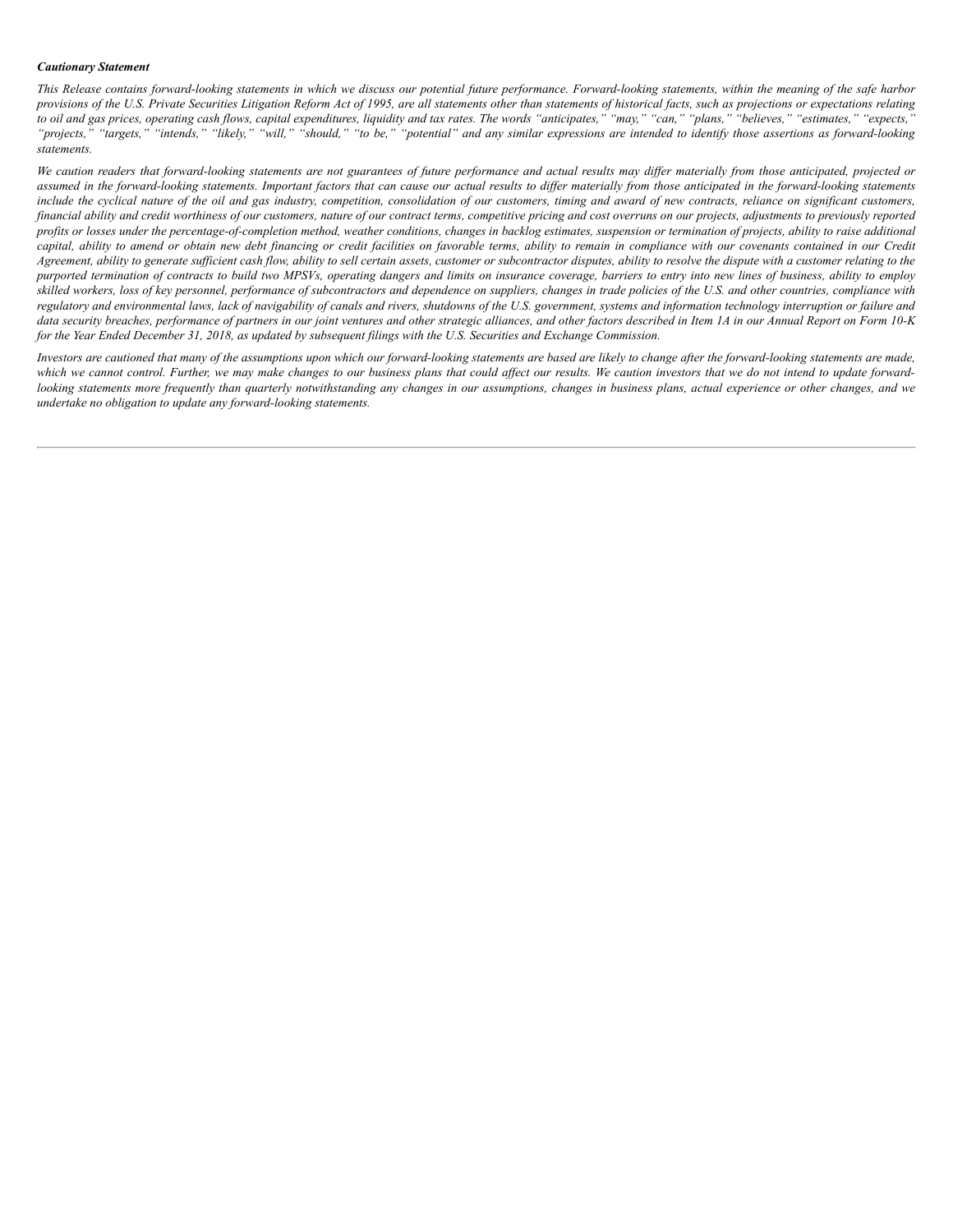# **Results of Operations by Segment** (in thousands, except for percentages)

| <b>Fabrication Division</b> <sup>(1)</sup>                        |              |                         |              | <b>Three Months Ended</b> |                         |            | <b>Six Months Ended</b> |                         |              |                         |  |
|-------------------------------------------------------------------|--------------|-------------------------|--------------|---------------------------|-------------------------|------------|-------------------------|-------------------------|--------------|-------------------------|--|
|                                                                   |              | <b>June 30,</b><br>2019 |              | March 31,<br>2019         | <b>June 30,</b><br>2018 |            |                         | <b>June 30,</b><br>2019 |              | <b>June 30,</b><br>2018 |  |
| Revenue                                                           | $\mathbf S$  | 22,415                  | $\mathbb{S}$ | 12,631                    | $\mathsf{\$}$           | 9,472      | $\mathbb{S}$            | 35,046                  | $\mathbb{S}$ | 26,815                  |  |
| Cost of revenue                                                   |              | 23,092                  |              | 13,403                    |                         | 10,596     |                         | 36,495                  |              | 28,466                  |  |
| Gross loss                                                        |              | (677)                   |              | (772)                     |                         | (1, 124)   |                         | (1, 449)                |              | (1,651)                 |  |
| Gross loss percentage                                             |              | $(3.0)\%$               |              | $(6.1)\%$                 |                         | $(11.9)\%$ |                         | $(4.1)\%$               |              | $(6.2)\%$               |  |
| General and administrative expense                                |              | 742                     |              | 767                       |                         | 1,436      |                         | 1,509                   |              | 2,477                   |  |
| Asset impairments and (gain) loss on assets held for<br>sale, net |              |                         |              | (70)                      |                         | (6, 579)   |                         | (70)                    |              | (5,829)                 |  |
| Other (income) expense, net                                       |              | (208)                   |              | 71                        |                         | (193)      |                         | (137)                   |              | (4)                     |  |
| Operating income (loss)                                           |              | (1,211)                 | S            | (1, 540)                  | \$                      | 4,212      |                         | (2,751)                 | \$           | 1,705                   |  |
| EBITDA <sup>(2)</sup>                                             |              |                         |              |                           |                         |            |                         |                         |              |                         |  |
| Operating income (loss)                                           | $\mathbb{S}$ | (1,211)                 | $\mathbb{S}$ | (1, 540)                  | $\mathbb{S}$            | 4,212      | $\mathbb{S}$            | (2,751)                 | $\mathbf{s}$ | 1,705                   |  |
| Add: Depreciation and amortization                                |              | 891                     |              | 967                       |                         | 1,047      |                         | 1,858                   |              | 2,196                   |  |
| <b>EBITDA</b>                                                     |              | (320)                   | $\mathbf S$  | (573)                     | $\mathbb{S}$            | 5,259      | $\mathcal{S}$           | (893)                   | $\mathbf S$  | 3,901                   |  |
|                                                                   |              |                         |              |                           |                         |            |                         |                         |              |                         |  |

| <b>Shipvard Division</b>           |                 |           |               | <b>Three Months Ended</b> | <b>Six Months Ended</b> |            |                 |           |              |                 |
|------------------------------------|-----------------|-----------|---------------|---------------------------|-------------------------|------------|-----------------|-----------|--------------|-----------------|
|                                    | <b>June 30,</b> |           |               | March 31,                 | <b>June 30,</b>         |            | <b>June 30,</b> |           |              | <b>June 30,</b> |
|                                    |                 | 2019      |               | 2019                      |                         | 2018       |                 | 2019      |              | 2018            |
| Revenue                            | \$              | 37,567    | \$            | 36,587                    | $\mathbb{S}$            | 23,620     | \$              | 74,154    | \$           | 42,185          |
| Cost of revenue                    |                 | 40,479    |               | 36,867                    |                         | 26,396     |                 | 77,346    |              | 45,984          |
| Gross loss                         |                 | (2,912)   |               | (280)                     |                         | (2,776)    |                 | (3,192)   |              | (3,799)         |
| Gross loss percentage              |                 | $(7.8)\%$ |               | (0.8)%                    |                         | $(11.8)\%$ |                 | $(4.3)\%$ |              | $(9.0)\%$       |
| General and administrative expense |                 | 590       |               | 624                       |                         | 597        |                 | 1,214     |              | 1,393           |
| Other (income) expense, net        |                 | 62        |               |                           |                         | 4          |                 | 62        |              | 164             |
| Operating loss                     |                 | (3, 564)  | <sup>\$</sup> | (904)                     | <sup>\$</sup>           | (3,377)    |                 | (4, 468)  | \$           | (5,356)         |
|                                    |                 |           |               |                           |                         |            |                 |           |              |                 |
| EBITDA <sup>(2)</sup>              |                 |           |               |                           |                         |            |                 |           |              |                 |
| Operating loss                     | \$              | (3,564)   | $\mathbb{S}$  | (904)                     | $\mathbb{S}$            | (3,377)    | \$              | (4, 468)  | $\mathbb{S}$ | (5,356)         |
| Add: Depreciation and amortization |                 | 1,047     |               | 1,109                     |                         | 1,051      |                 | 2,156     |              | 2,120           |
| <b>EBITDA</b>                      | \$              | (2,517)   | \$            | 205                       | ъ                       | (2,326)    | \$              | (2,312)   | \$           | (3,236)         |